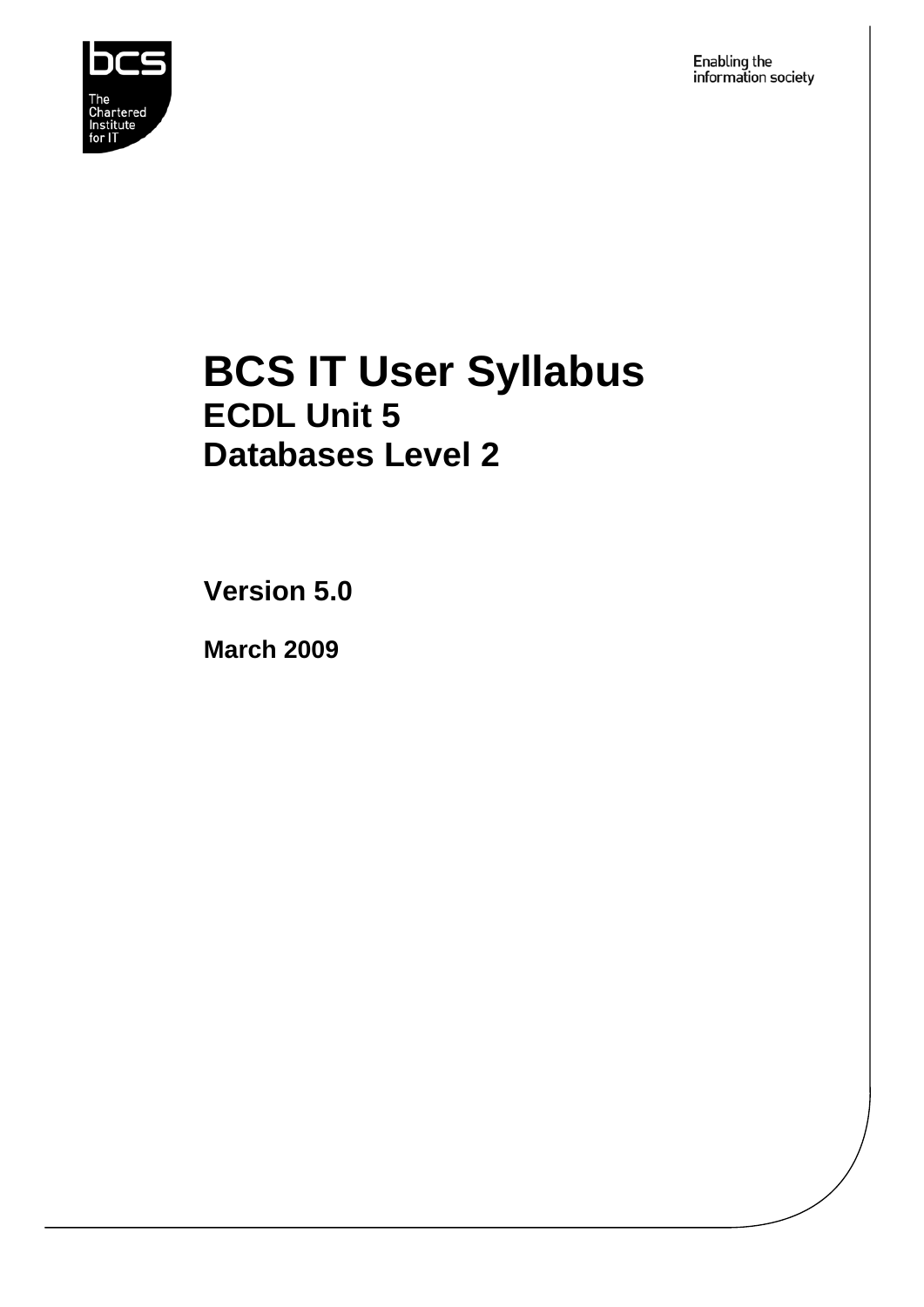| <b>CATEGORY</b>                                 | <b>SKILL SET</b>                | REF.                 | <b>TASK ITEM</b>                                                                                                                                                   |
|-------------------------------------------------|---------------------------------|----------------------|--------------------------------------------------------------------------------------------------------------------------------------------------------------------|
| 5.1<br><b>Understanding</b><br><b>Databases</b> | 5.1.1 Key Concepts              | 5.1.1.1              | Understand what a database is.                                                                                                                                     |
|                                                 |                                 | $\overline{5.1.1.2}$ | Understand the difference between data and<br>information.                                                                                                         |
|                                                 |                                 | 5.1.1.3              | Understand how a database is organized in<br>terms of tables, records and fields.                                                                                  |
|                                                 |                                 | 5.1.1.4              | Know some of the common uses of large-<br>scale databases like: airline booking<br>systems, government records, bank account<br>records, hospital patient details. |
|                                                 | 5.1.2 Database<br>Organization  | 5.1.2.1              | Understand that each table in a database<br>should contain data related to a single<br>subject.                                                                    |
|                                                 |                                 | 5.1.2.2              | Understand that each field in a table should<br>contain only one element of data.                                                                                  |
|                                                 |                                 | 5.1.2.3              | Understand that field content is associated<br>with an appropriate data type like: text,<br>number, date/time, yes/no.                                             |
|                                                 |                                 | 5.1.2.4              | Understand that fields have associated field<br>properties like: field size, format, default<br>value.                                                             |
|                                                 |                                 | $\overline{5.1.2.5}$ | Understand what a primary key is.                                                                                                                                  |
|                                                 |                                 | 5.1.2.6              | Understand what an index is. Understand<br>how it allows for faster data access.                                                                                   |
|                                                 | 5.1.3 Relationships             | 5.1.3.1              | Understand that the main purpose of relating<br>tables in a database is to minimize<br>duplication of data.                                                        |
|                                                 |                                 | 5.1.3.2              | Understand that a relationship is built by<br>matching a unique field in one table with a<br>field in another table.                                               |
|                                                 |                                 | 5.1.3.3              | Understand the importance of maintaining<br>the integrity of relationships between tables.                                                                         |
|                                                 | 5.1.4 Operation                 | 5.1.4.1              | Know that professional databases are<br>designed and created by database<br>specialists.                                                                           |
|                                                 |                                 | 5.1.4.2              | Know that data entry, data maintenance and<br>information retrieval are carried out by users.                                                                      |
|                                                 |                                 | 5.1.4.3              | Know that a database administrator provides<br>access to specific data for appropriate users.                                                                      |
|                                                 |                                 | 5.1.4.4              | Know that the database administrator is<br>responsible for recovery of a database after<br>a crash or major errors.                                                |
| 5.2 Using the<br><b>Application</b>             | 5.2.1 Working with<br>Databases | 5.2.1.1              | Open, close a database application.                                                                                                                                |
|                                                 |                                 | 5.2.1.2              | Open, close a database.                                                                                                                                            |
|                                                 |                                 | 5.2.1.3              | Create a new database and save to a<br>location on a drive.                                                                                                        |
|                                                 |                                 | 5.2.1.4              | Display, hide built-in toolbars. Restore,<br>minimize the ribbon.                                                                                                  |
|                                                 |                                 | 5.2.1.5              | Use available Help functions.                                                                                                                                      |
|                                                 | 5.2.2 Common<br>Tasks           | 5.2.2.1              | Open, save and close a table, query, form,<br>report.                                                                                                              |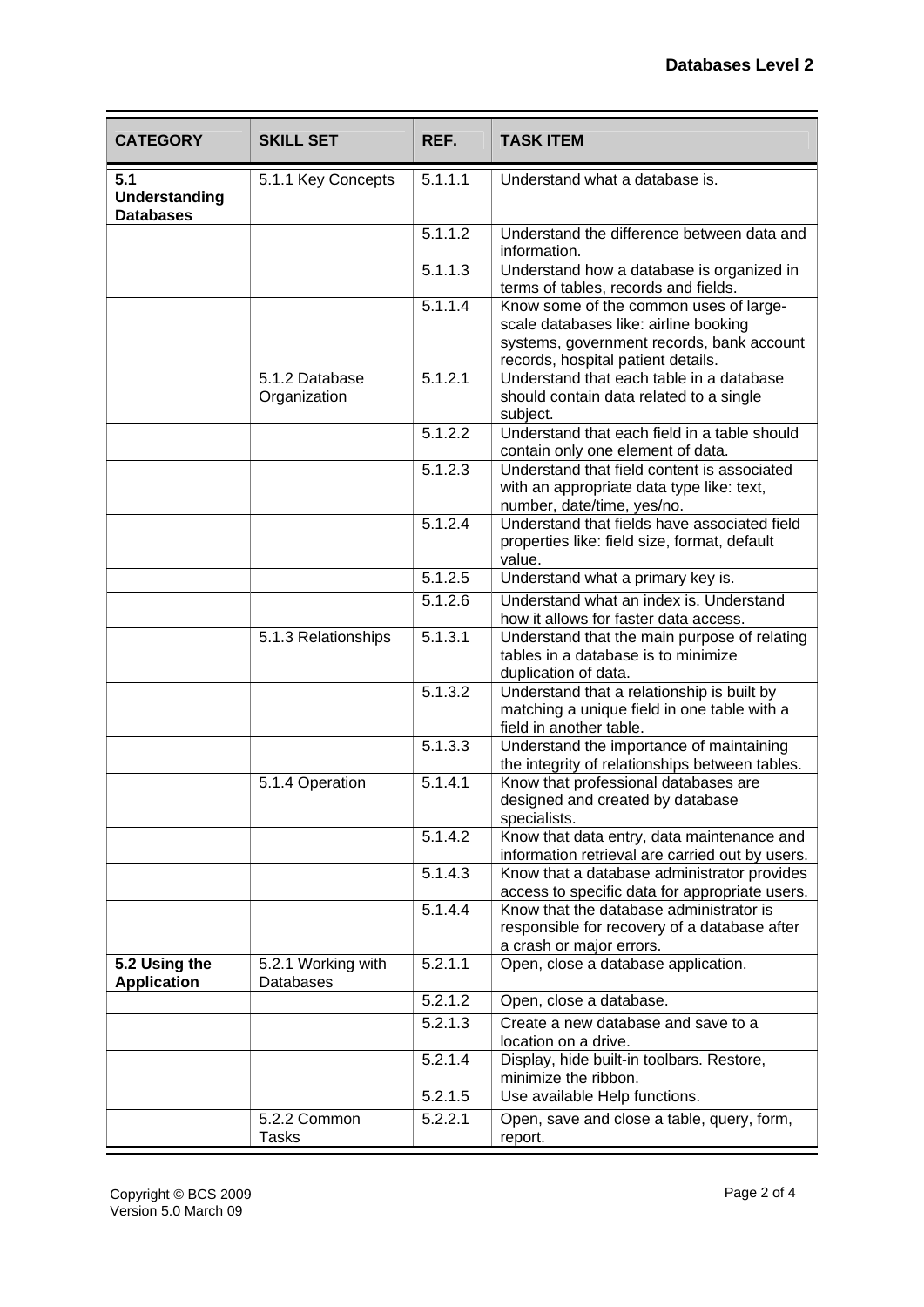| <b>CATEGORY</b>                      | <b>SKILL SET</b>         | REF.                 | <b>TASK ITEM</b>                                                                                                                                                                                                              |
|--------------------------------------|--------------------------|----------------------|-------------------------------------------------------------------------------------------------------------------------------------------------------------------------------------------------------------------------------|
|                                      |                          | 5.2.2.2              | Switch between view modes in a table,<br>query, form, report.                                                                                                                                                                 |
|                                      |                          | 5.2.2.3              | Delete a table, query, form, report.                                                                                                                                                                                          |
|                                      |                          | 5.2.2.4              | Navigate between records in a table, query,<br>form.                                                                                                                                                                          |
|                                      |                          | 5.2.2.5              | Sort records in a table, form, query output in<br>ascending, descending numeric, alphabetic<br>order.                                                                                                                         |
| 5.3 Tables                           | 5.3.1 Records            | 5.3.1.1              | Add, delete records in a table.                                                                                                                                                                                               |
|                                      |                          | 5.3.1.2              | Add, modify, delete data in a record.                                                                                                                                                                                         |
|                                      | 5.3.2 Design             | 5.3.2.1              | Create and name a table and specify fields<br>with their data types like: text, number,<br>date/time, yes/no.                                                                                                                 |
|                                      |                          | 5.3.2.2              | Apply field property settings: field size,<br>number format, date/time format, default<br>value.                                                                                                                              |
|                                      |                          | 5.3.2.3              | Create a validation rule for number,<br>date/time, currency.                                                                                                                                                                  |
|                                      |                          | 5.3.2.4              | Understand consequences of changing data<br>types, field properties in a table.                                                                                                                                               |
|                                      |                          | $\overline{5.3.2.5}$ | Set a field as a primary key.                                                                                                                                                                                                 |
|                                      |                          | 5.3.2.6              | Index a field (with, without duplicates<br>allowed).                                                                                                                                                                          |
|                                      |                          | 5.3.2.7              | Add a field to an existing table.                                                                                                                                                                                             |
|                                      |                          | 5.3.2.8              | Change width of columns in a table.                                                                                                                                                                                           |
| 5.4 Retrieving<br><b>Information</b> | 5.4.1 Main<br>Operations | 5.4.1.1              | Use the search command for a specific<br>word, number, date in a field.                                                                                                                                                       |
|                                      |                          | 5.4.1.2              | Apply a filter to a table, form.                                                                                                                                                                                              |
|                                      |                          | 5.4.1.3              | Remove the application of a filter from a<br>table, form.                                                                                                                                                                     |
|                                      | 5.4.2 Queries            | 5.4.2.1              | Understand that a query is used to extract<br>and analyse data.                                                                                                                                                               |
|                                      |                          | 5.4.2.2              | Create a named single table query using<br>specific search criteria.                                                                                                                                                          |
|                                      |                          | 5.4.2.3              | Create a named two-table query using<br>specific search criteria.                                                                                                                                                             |
|                                      |                          | 5.4.2.4              | Add criteria to a query using one or more of<br>the following operators: $=$ (Equal), $\lt$ (Not<br>equal to), $\lt$ (Less than), $\lt$ = (Less than or<br>equal to), $>$ (Greater than), $>=($ Greater than<br>or equal to). |
|                                      |                          | 5.4.2.5              | Add criteria to a query using one or more of<br>the following logical operators: AND, OR,<br>NOT.                                                                                                                             |
|                                      |                          | 5.4.2.6              | Use a wildcard in a query, * or %, ? or __.                                                                                                                                                                                   |
|                                      |                          | 5.4.2.7              | Edit a query: add, modify, remove criteria.                                                                                                                                                                                   |
|                                      |                          | 5.4.2.8              | Edit a query: add, remove, move, hide,<br>unhide fields.                                                                                                                                                                      |
|                                      |                          | 5.4.2.9              | Run a query.                                                                                                                                                                                                                  |
| 5.5 Objects                          | 5.5.1 Forms              | 5.5.1.1              | Understand that a form is used to display<br>and maintain records.                                                                                                                                                            |
|                                      |                          | 5.5.1.2              | Create and name a form.                                                                                                                                                                                                       |